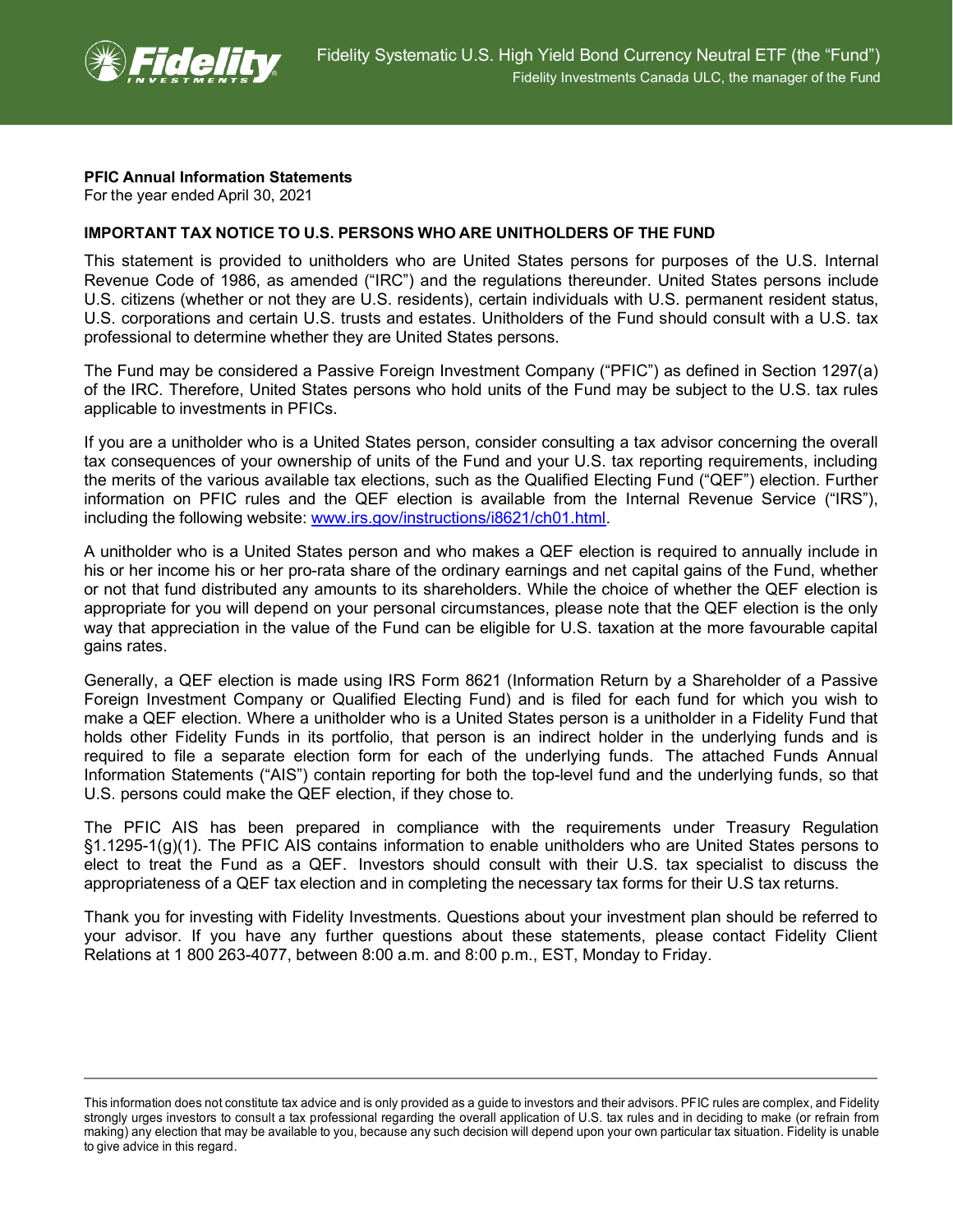

## **PFIC Annual Information Statements (US\$)**

For the Fund's PFIC taxation year ended April 30, 2021

- 1. This Information Statement applies to the PFIC taxation year of Fidelity Systematic U.S. High Yield Bond Currency Neutral ETF (the "Fund") commencing on May 01, 2020 and ending on April 30, 2021.
- 2. The per-unit, per-day amounts of ordinary earnings and net capital gains of the Fund and it's lower-tier Fund(s) as applicable, for the period specified in paragraph (1) are provided in the table:

| <b>FIDELITY FUND HELD DIRECTLY</b>                            |                                       |                                      | <b>ORDINARY</b><br><b>EARNINGS \$</b>            | <b>NET CAPITAL</b><br><b>GAIN \$</b>         |  |
|---------------------------------------------------------------|---------------------------------------|--------------------------------------|--------------------------------------------------|----------------------------------------------|--|
| Fidelity Systematic U.S. High Yield Bond Currency Neutral ETF |                                       |                                      | 0.00618445                                       | 0.00000441                                   |  |
| <b>FIDELITY LOWER-TIER FUNDS</b><br><b>HELD INDIRECTLY</b>    | <b>ORDINARY</b><br><b>EARNINGS \$</b> | <b>NET CAPITAL</b><br><b>GAIN \$</b> | <b>FUND'S U.S. TAX YEAR</b><br><b>COMMENCING</b> | <b>FUND'S U.S. TAX</b><br><b>YEAR ENDING</b> |  |
| Fidelity Systematic U.S. High Yield Bond ETF                  | 0.00185992                            | 0.00000000                           | May 01, 2020                                     | April 30, 2021                               |  |
| Fidelity U.S. Money Market Investment Trust                   | 0.00000000                            | 0.00000000                           | May 01, 2020                                     | April 30, 2021                               |  |

To determine your pro-rata share of the amounts of ordinary earnings and net capital gains of the Fund and each of its lower-tier fund(s) held directly and indirectly, as applicable, multiply the per-unit per-day amounts indicated above by the number of units of the Fund held and the number of days you held the units during the Fund's PFIC taxation year.

Here is an example to illustrate the calculation using the per-unit, per-day factors.

You own 100 units of Fund A from the period May 1, 2020 through October 31, 2020. You purchased an additional 100 units of Fund A on November 1, 2020. You did not sell any units of the Fund at any time during the year. Fund A has a PFIC taxation year end of April 30, 2021.

The Fund's ordinary earnings were \$0.001 per unit, per day.

Result: Your ordinary earnings for 2021 of the directly held fund are (\$0.001 \* 183 days \* 100) + (\$0.001 \*180 days\* 200) = \$54.30

Use the same calculation method in the example above, to determine your pro-rata share of the amounts of ordinary earnings and capital gains for any applicable lower-tier Fund(s).